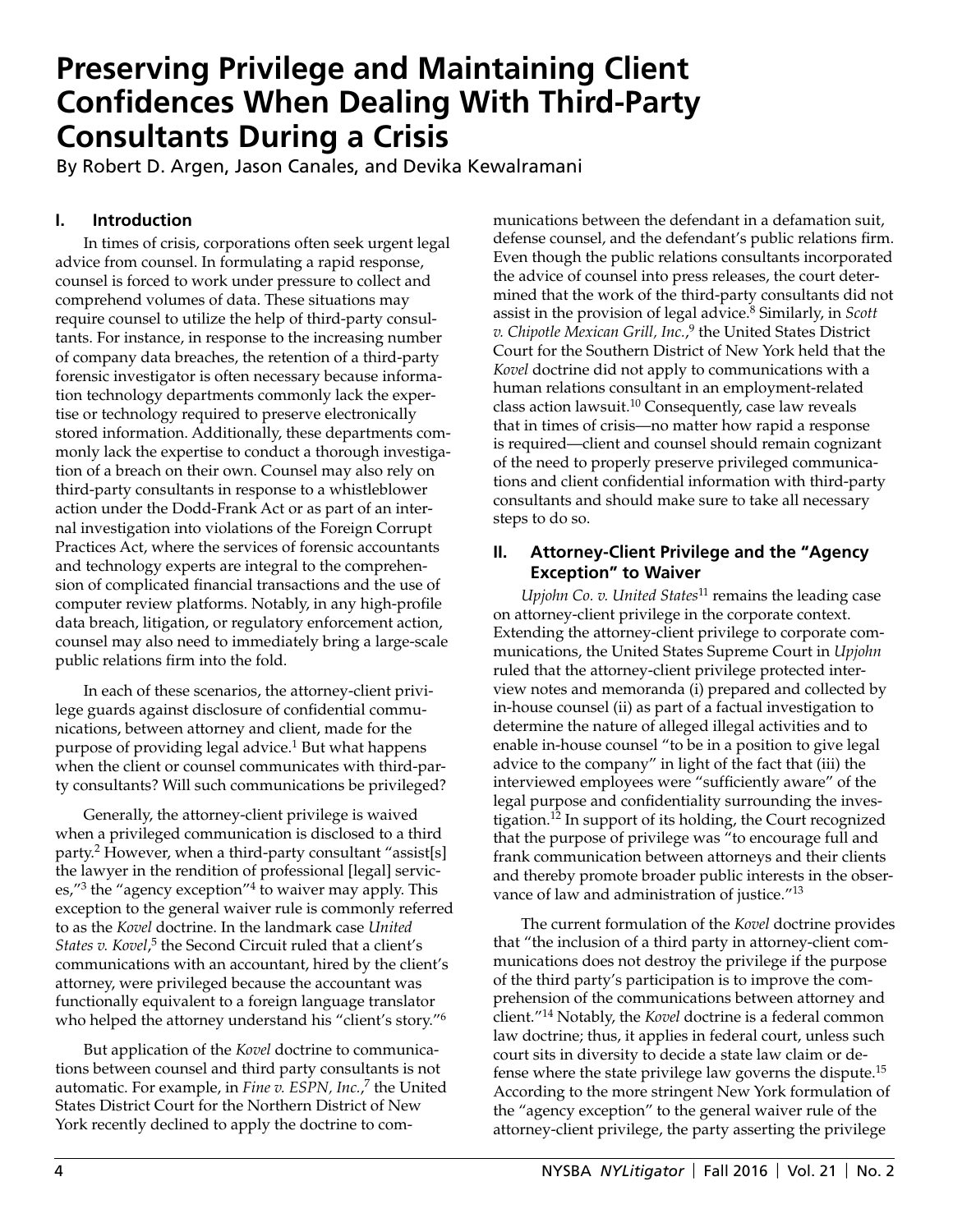must demonstrate the following: "(1) . . . a reasonable expectation of confidentiality under the circumstances, and (2) [that] disclosure to the third party was necessary for the client to obtain informed legal advice."16 To satisfy the "necessary" prong, the third party's involvement must be "nearly indispensable or serve some specialized purpose in facilitating the attorney-client communications."17 As a result, it is more difficult to preserve privilege under New York law than under federal common  $law.<sup>18</sup>$ 

## **III. The Work Product Doctrine**

The work product doctrine is a related privilege that prevents discovery of "1) a document or tangible thing; 2) that was prepared in anticipation of litigation; and 3) was prepared by or for a party or by his representative," unless the party seeking discovery makes a showing of substantial need and a lack of undue hardship.<sup>19</sup> The rationale of the work product doctrine is "to preserve a zone of privacy in which a lawyer can prepare and develop legal theories and strategy 'with an eye toward litigation,' free from unnecessary intrusion by his adversaries."<sup>20</sup> The doctrine protects materials prepared by attorneys and their agents.<sup>21</sup> The party asserting work product protection bears the burden of establishing its applicability.<sup>22</sup>

## **IV. Extending the Attorney-Client Privilege to Third-Party Consultants**

A closer look below at the application of the *Kovel*  doctrine and the agency exception to waiver reveals how and where the attorney-client privilege may be extended and what situations would preclude its extension.

#### **A. Accountants**

As established in *Kovel*, the attorney-client privilege readily extends to communications with accountants. The Second Circuit continues to rely upon *Kovel*, and it has more recently stated that the attorney-client privilege "is held to cover communications made to certain agents of an attorney, including accountants hired to assist in the rendition of legal services."23 Still, in *United States v. Adlman*, 24 the court found that communications with an accounting firm were not privileged since there was "virtually no contemporaneous documentation"25 to support the view that the accountants operated in a legal capacity. *Adlman* illustrates the canon from *Kovel* that "if the advice sought is the accountant's rather than the lawyer's, no privilege exists,"26 a canon which holds true independent of the type of consultant.

#### **B. Forensic Investigators/Technology Experts**

Though lawyers have a professional responsibility to "stay abreast of technological advances,"<sup>27</sup> forensic investigators and technology experts have specialized skills that can help counsel, especially in a crisis situation, provide fully informed legal advice. As a result, courts have extended the attorney-client privilege to

communications with such consultants—especially in the context of data breach litigation, a bourgeoning practice area.

In class action litigation arising out of the high-profile data breach of customer payment information at Target, for example, the Minnesota District Court recently held that the attorney-client privilege extended to communications with a "Data Breach Task Force," comprised of outside technology consultants.28 In this case, Target assembled the Data Breach Task Force after discovering the possibility of a data breach and the consequent exposure to litigation.<sup>29</sup> Target adopted a laudable "two-track investigation" that allowed the court to easily delineate which communications were privileged.<sup>30</sup>

On the (non-privileged) first-track of the overall investigation, Target conducted an "ordinary-course investigation," focused on determining what happened and remediation of the data breach. In addition, a team of consultants hired by credit card companies affected by the breach conducted a similar investigation. $31$  These investigations occurred for business purposes, as opposed to a legal purpose, and thus privilege did not attach to the "first-track" of the overall investigation.

On the (privileged) second-track of the overall investigation, Target created the Data Breach Task Force, hiring a separate team of consultants to help its lawyers provide fully informed legal advice: "Target's lawyers needed to be educated about the breach so that they could provide Target with legal advice and protect the company's interests in litigation that commenced almost immediately after the breach became publicly known."<sup>32</sup> The court ultimately applied the agency exception to waiver to the second-track of the overall investigation, holding that email communications between Target, its counsel, and the Data Breach Task Force were privileged.<sup>33</sup>

Similarly, in *Genesco, Inc. v. Visa U.S.A. Inc.*, 34 the court applied the *Kovel* doctrine, holding that privilege extended to communications with a "computer security consultant"35 retained by outside counsel to assist in an investigation of a cyber attack. Mirroring Target's approach, Genesco similarly used a two-track approach: the company determined that its outside counsel "should conduct an investigation of the [i]ntrusion, separate and apart from the investigation already being conducted [by adverse parties,] . . . for the purpose of providing legal advice . . . and in anticipation of litigation[.] . . . Genesco Counsel identified the need to retain a computer security consultant to assist them in conducting the [p]rivileged [i]nvestigation."<sup>36</sup>

These cases demonstrate that careful planning, such as adopting a two-track approach to the investigation of a data breach, allows for extension of attorney-client privilege to communications with third-party forensic investigators and technology experts.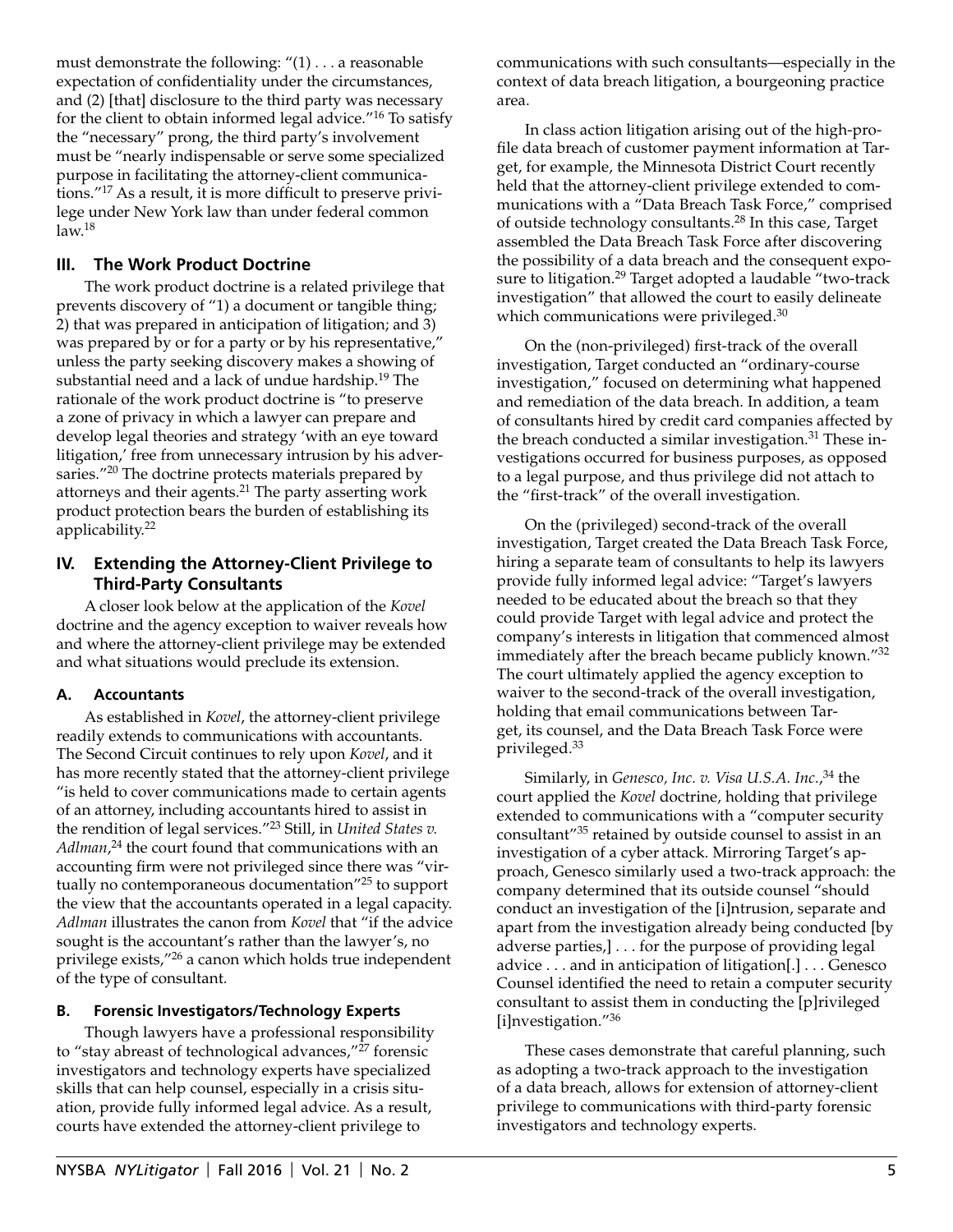#### **C. Public Relations ("PR") Consultants**

Extension of the attorney-client privilege to communications with public relations consultants who assist in times of crisis is a rare and unlikely exception to the general rule. A well-known 2003 decision concerning the insider trading suit against Martha Stewart<sup>37</sup> marked the broadest application of the *Kovel* doctrine: it extended privilege to the PR firm that Martha Stewart's lawyers hired to help counteract the media blitz that demanded prosecution of Ms. Stewart. The court held "that (1) confidential communications (2) between lawyers and public relations consultants (3) hired by the lawyers to assist them in dealing with the media in cases such as this (4) that are made for the purpose of giving or receiving advice (5) directed at handling the client's legal problems are protected by the attorney-client privilege."38 Since then, however, later courts have declined to extend privilege to communications with PR consultants: the Martha Stewart case has been deemed an outlier<sup>39</sup> and its holding has been limited to the particular facts of the case. $40$ 

of the university's lawyers into press releases and other documents, communications were not disclosed to the PR firm to assist in the provision of legal advice.<sup>49</sup> In the end, the university did not satisfy the strict standard for the agency exception to waiver to apply under New York law. $5\overline{0}$ 

# **D. Management Consultants**

The extension of privilege to communications with management consultants applies only when the consultant has technical expertise that demonstrably assists counsel in the provision of legal advice. An instructive case is *Scott v. Chipotle Mexican Grill, Inc.*,<sup>51</sup> a class action lawsuit turning on the employment classification of "Apprentices" working at Chipotle restaurants.<sup>52</sup> Chipotle hired a human resources management consultant to conduct a "job function analysis" and argued that the consultant's report was privileged.53 The court held that *Kovel* did not apply because neither the consultant nor her report provided any "specialized knowledge" that the at-

*"The extension of privilege to communications with management consultants applies only when the consultant has technical expertise that demonstrably assists counsel in the provision of legal advice."*

Courts in the Second Circuit have distanced themselves from the Martha Stewart decision, which applied federal common law, and have emphasized that New York privilege law does not apply the agency exception unless the PR consultant's work is "necessary" to the provision of legal advice. In *Egiazaryan v. Zalmayev*, 41 the court—while sitting in diversity and applying New York State law—held, in a defamation action, that communications with a PR consultant were not privileged because the coordination of a media campaign was not "legal advice."42 Moreover, the court found no showing that the consultant's involvement was "necessary to facilitate communications" between the client and counsel.43 The court distinguished the Martha Stewart case and an earlier case that extended privilege to communications with PR consultants because "they were not diversity cases, each applied the principles of federal common law rather than New York State privilege law."<sup>44</sup>

In *Fine v. ESPN, Inc.*, 45 another recent defamation suit, the court similarly held that communications with a PR firm were not privileged.<sup>46</sup> The plaintiff sought discovery of documents related to a university's internal investigation into allegations of sexual abuse by an employee.47 The university hired a PR firm to write press releases and manage the media during the investigation.48 The university claimed that communications with the PR firm were privileged; but the court rejected such a premise, holding that, despite incorporating advice

torneys could not have gained on their own.<sup>54</sup> Moreover, the court explained that "[i]t strains credulity to imagine that an attorney evaluating wage and hours laws would not be able to speak with employees or interpret those laws on his own."55 While management consultants can be a valuable addition to a crisis response team, *Scott* reveals that privilege will not be preserved simply because a consultant makes counsel's job easier—the consultant, instead, must provide a unique service or expertise that helps counsel provide fully informed legal advice.

# **E. Financial Consultants**

Depending upon the nature of a corporate crisis, a financial consultant may be a crucial member of a crisis management team. However, corporate officers and counsel should be mindful of the court's strict approach in determining whether communications with financial consultants, such as valuation experts and investment bankers, fall under the attorney-client privilege umbrella. For example, in *Sieger v. Zak*, 56 the Second Department held that a financial consultant hired by the majority shareholder and CEO of a closely held corporation, in the context of a buyout of the minority shareholders, was not an "agent" of the corporation for the purpose of making communications related to the stock purchase agreement privileged.<sup>57</sup> As a result, the agency exception to the general waiver of privilege rule did not apply—the corporate defendant was required to disclose potentially damaging communications between the CEO, corporate counsel,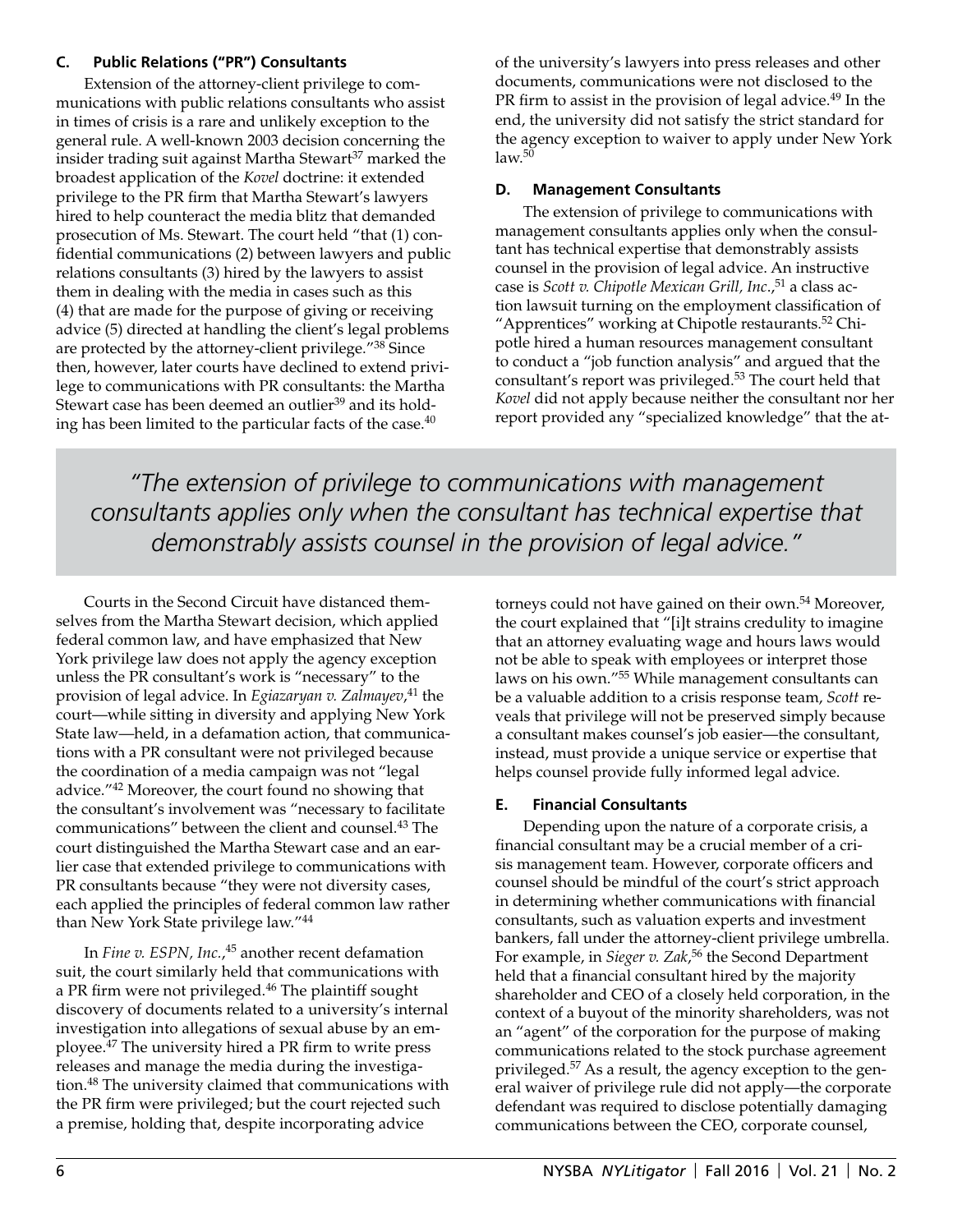and the financial consultant, which could reveal that such parties acted in concert to undervalue the corporation at the time of the buyout of the minority shareholders.<sup>58</sup> Similarly, in *United States v. Ackert*, 59 the Second Circuit Court of Appeals held that communications between corporate counsel and an investment banker regarding the tax consequences of a strategic transaction—which the IRS challenged in court—were not privileged because, unlike in *Kovel*, counsel did not rely on the investment banker to help "translate" information or better understand the facts.<sup>60</sup> On the contrary, counsel sought additional information about the transaction from the banker, thus the attorney-client privilege did not apply.<sup>61</sup>

#### **V. Interaction of Privilege and Client Confidentiality**

Protecting a client's privileged communications from unauthorized disclosure is inherently tied to a lawyer's fundamental duty to preserve the confidentiality of client communications under Rule 1.6 of the New York Rules of Professional Conduct (the "Rules"). The ethical duty of confidentiality is far broader than the attorney-client privilege: it applies to an attorney in all scenarios and at all times (unless disclosure is permitted or required by law), and applies not only to privileged communications with clients, but also to all information gained during or relating to the client representation, whatever the source of such information.62

With the pervasive impact of technology in the practice of law and the increasing use of third-party providers (e.g., cloud services, legal process outsourcing, etc.), the Rules and accompanying Comments have emphasized the need for a lawyer to exercise reasonable care to avoid inadvertent disclosure or unauthorized access to client confidential information. Rule 5.3 similarly imposes a duty on attorneys to adequately supervise and monitor third-party non-lawyer consultants retained to assist the lawyer in rendering legal services to the client.<sup>63</sup> Under Comment 3, attorneys must make reasonable efforts to ensure that the services of a non-lawyer consultant are provided in a manner that is compatible with the professional obligations of the lawyer.<sup>64</sup> This ethical duty to adequately supervise non-lawyer consultants to avoid disclosure of confidential client information is an ongoing obligation of every lawyer, but it is particularly critical in a client crisis scenario. A practical first step for counsel to take to further comply with the duty of confidentiality is to ensure that third-party consultant engagement letters include a carefully drafted confidentiality provision.

#### **VI. Conclusion**

Crisis situations underscore the crucial role played by outside counsel to preserve attorney-client privilege and to maintain confidentiality of client information. Where the crisis scenario involves complex litigation facing the client, outside counsel must act quickly and effectively to retain skillful and experienced third-party consultants

in highly specialized or technical fields. However, the attorney-client privilege terrain remains to be filled with ambiguous case law. Moreover, the standards for application of the "agency exception" to the general waiver rule for privilege under federal and New York law remain in tension.65 While it appears that federal law would allow privilege to extend to third-party consultants who assist in providing legal advice or improve the lawyer's understanding of communications between the lawyer and client, New York law is far more restrictive, stretching the privilege doctrine only to where the consultant's involvement is "necessary" (not merely useful or supportive), i.e., nearly indispensable or serving a special or unique purpose in facilitating or aiding the lawyer's rendering of legal advice.<sup>66</sup>

Therefore, when a crisis erupts for a client, it is vitally important for outside counsel to work closely with the client and its in-house attorneys from the outset in any initial communications with third-party consultants. Outside counsel should also carefully structure and document any third-party consulting relationships to ensure client confidential information is protected. Finally, counsel should monitor, control, and analyze the flow of information with consultants to assess whether there is a likelihood that privilege may apply to any consultant relationship and its corresponding communications in order to protect the client in crisis.

#### **Endnotes**

- 1. *See, e.g.*, *In re Cnty. of Erie*, 473 F.3d 413, 419 (2d Cir. 2007) (the attorney-client privilege applies to "(1) a communication between client and counsel that (2) was intended to be and was in fact kept confidential, and (3) was made for the purpose of obtaining or providing legal advice").
- 2. See, *e.g.*, *In re Horowitz*, 482 F.2d 72, 81 (2d Cir. 1973) ("disclosure to a third party . . . eliminates whatever privilege the communication may have originally possessed, whether because disclosure is viewed as an indication that confidentiality is no longer intended or as a waiver of the privilege").
- 3. Joseph M. McLaughlin, 3 Weinstein's Federal Evidence § 503.01 (LexisNexis, 2d ed. 2003).
- 4. *See Egiazaryan v. Zalmayev*, 290 F.R.D. 421, 431 (S.D.N.Y. 2013).
- 5. 296 F.2d 918, 918 (2d Cir. 1961).
- 6. *See Kovel*, 296 F.2d 918, 921.
- 7. *See Fine v. ESPN, Inc.*, No. 5:12-CV-0836 LEK/DEP, 2015 WL 3447690, at \*1 (N.D.N.Y. May 28, 2015).
- 8. *Id.* at \*11 (stating that "[i]f public relations is merely helpful but not necessary to the provision of legal advice, the agency exception does not apply").
- 9. *See Scott v. Chipotle Mexican Grill, Inc.*, 94 F. Supp. 3d 585, 585 (S.D.N.Y. 2015), *motion for relief from judgment denied*, No. 12-CV-08333 ALC/SN, 2015 WL 2182674, at \*1 (S.D.N.Y. May 7, 2015).
- 10. *Id.* at 592.
- 11. 449 U.S. 383, 383 (1981).
- 12. *See Upjohn Co.*, 449 U.S. at 394-95.
- 13. *Id.* at 389.
- 14. *See Scott*, 94 F. Supp. 3d at 592 (quoting *United States v. Ackert*, 169 F.3d 136, 139 (2d Cir. 1999)).